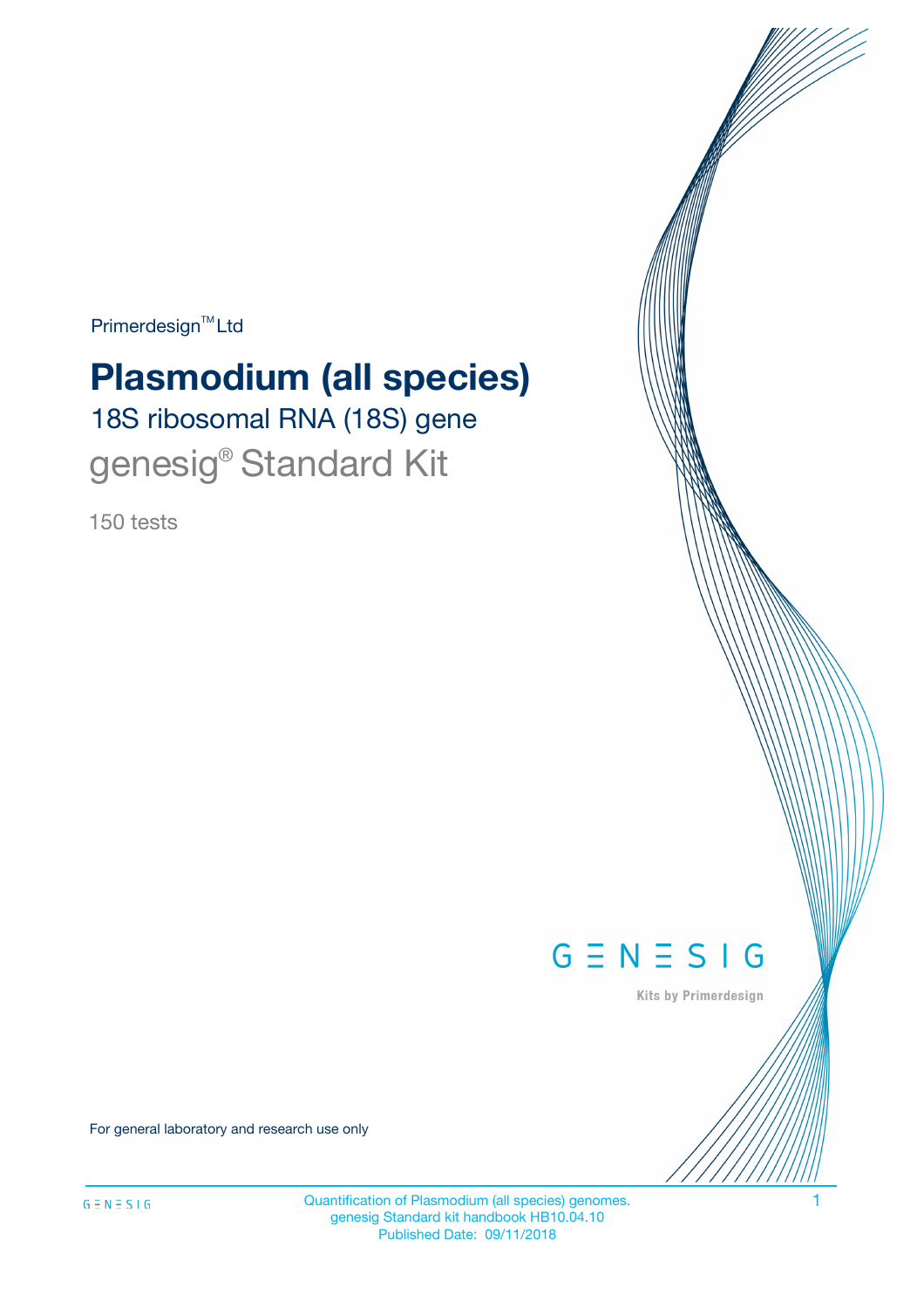## Introduction to Plasmodium (all species)

Plasmodium is a genus of obligate, protozoan parasites that cause Malaria. There are over 200 known species within this genus with four infecting humans (P.falciparum, P.vivax, P.malariae, P.ovale) and others targeting a variety of vertebrate hosts as well as exploiting a number of mosquito species during their life cycle.

Mosquitoes of the Aedes, Culex, Mansonia, Theobaldia and Anopheles genera transmit the parasite to a vertebrate host by biting. The sporozoites of the parasite are injected into the individual with the mosquito saliva. These sporozoites target the host liver where they replicate asexually within 24 hours, creating merozoites which are subsequently released into the host circulatory system where they invade erythrocytes and undergo nuclear division causing these cells to burst. The parasite can also reproduce sexually producing gametocytes which are then able to infect the vector host when they bite the human. In the mid gut of the mosquito these mature into micro-gametes with flagella and macro-gametes that fuse together to produce a zygote which later develops into an oocyst in the space between the epithelial cells and the basal lamina. These oocysts undergo asexual replication to produce sporozoites of around 1µm in diameter which relocate to the salivary gland ready to infect another individual when the mosquito feeds again.

Symptoms of human plasmodium infections include fever, chills, weakness, headache, vomiting, diarrhoea, anaemia, and pulmonary and renal dysfunction. Treatment is based on identification of the specific species causing the infection, where in the world the infection was acquired and drug resistance but if left untreated infection may cause death.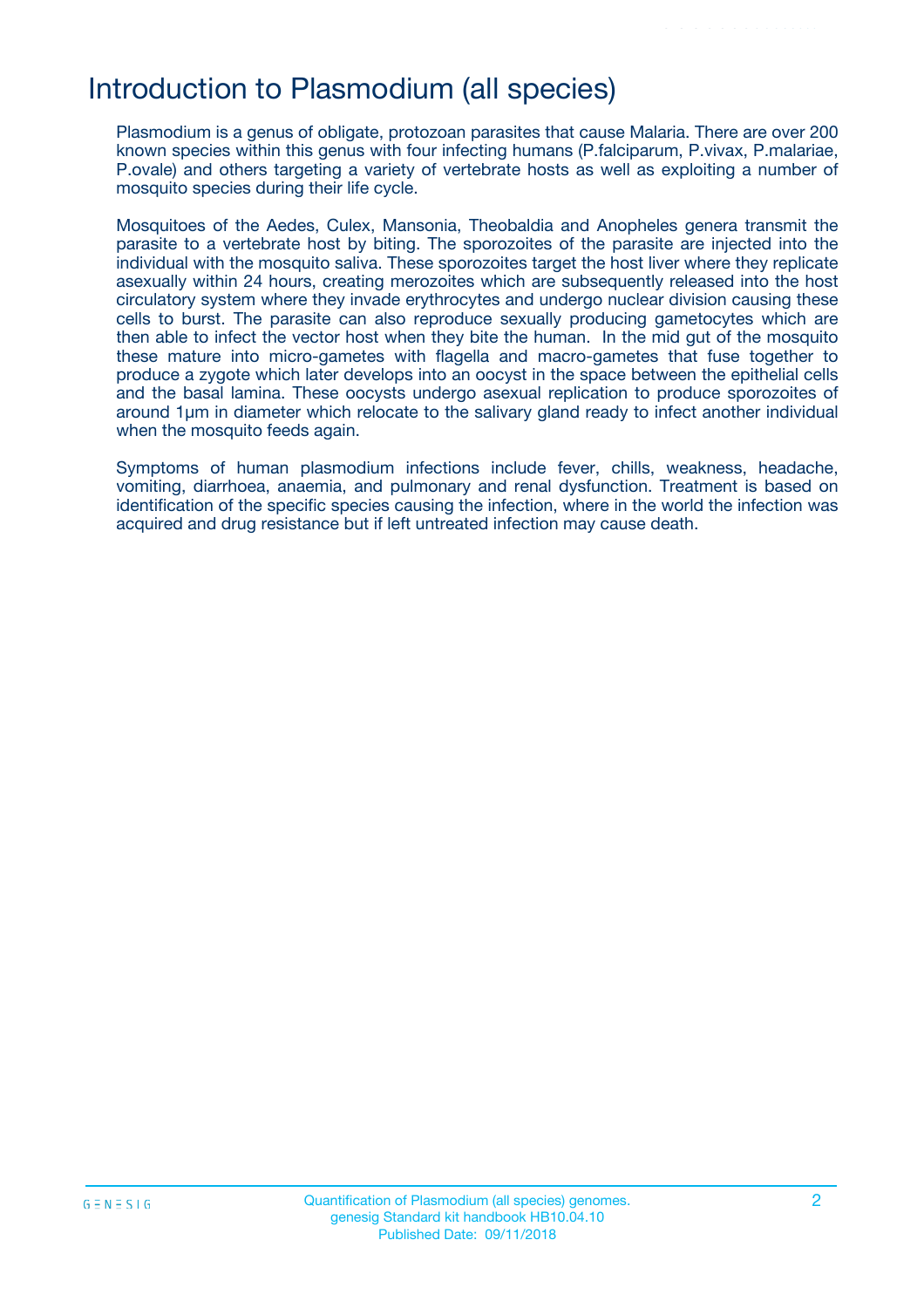# **Specificity**

The Primerdesign™ genesig® Kit for Plasmodium (all species) (Plasmodium\_spp) genomes is designed for the in vitro quantification of Plasmodium spp genomes.

The primers and probe sequences in this kit have 100% homology with over 95% of clinically relevant Plasmodium spp reference sequences based on a comprehensive bioinformatics analysis.

The 18S ribosomal gene, is the ideal target to achieve a broad based detection profile for all species of plasmodium.

The Plasmodium spp primer/probe set has a broad theoretical detection profile based on a comprehensive bioinformatics analysis in which various non-plasmodium species may be picked up. This detection profile in silico is not applicable when the sample is blood, as the non-plasmodium species are not expected to be present in this sample type.

If you require further information, or have a specific question about the detection profile of this kit then please send an e.mail to enquiry@primerdesign.co.uk and our bioinformatics team will

If you require further information, or have a specific question about the detection profile of this kit then please send an e.mail to enquiry@primerdesign.co.uk and our bioinformatics team will answer your question.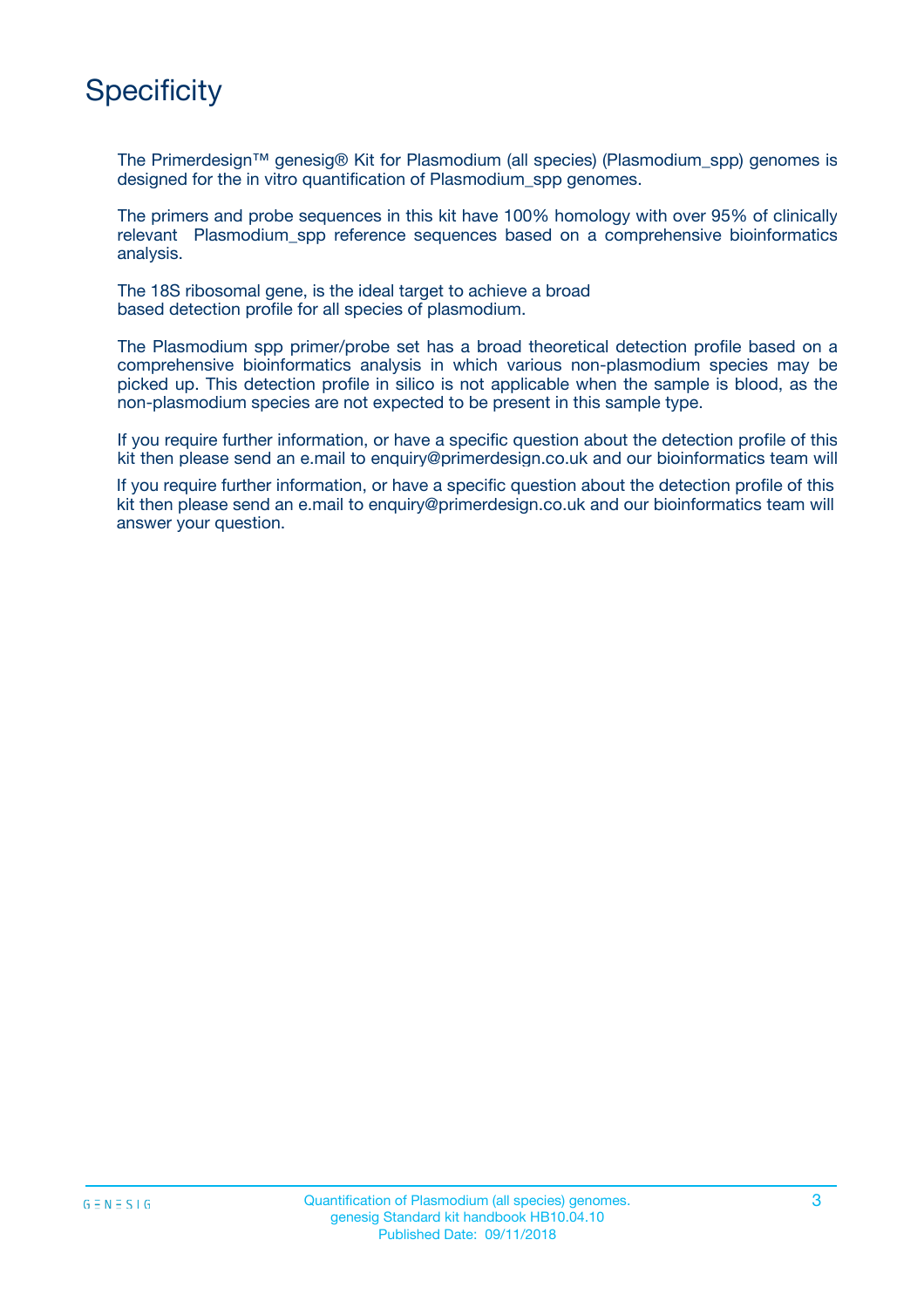# Kit contents

- **Plasmodium\_spp specific primer/probe mix (150 reactions BROWN)** FAM labelled
- **Plasmodium\_spp positive control template (for Standard curve RED)**
- **RNase/DNase free water (WHITE)** for resuspension of primer/probe mixes
- **Template preparation buffer (YELLOW)** for resuspension of positive control template and standard curve preparation

# Reagents and equipment to be supplied by the user

#### **Real-time PCR Instrument**

#### **Extraction kit**

This kit is recommended for use with genesig Easy DNA/RNA extraction kit. However, it is designed to work well with all processes that yield high quality RNA and DNA with minimal PCR inhibitors.

#### **oasig**TM **lyophilised or Precision**®**PLUS 2X qPCR Master Mix**

This kit is intended for use with oasig or PrecisionPLUS2X qPCR Master Mix.

**Pipettors and Tips**

**Vortex and centrifuge**

**Thin walled 1.5 ml PCR reaction tubes**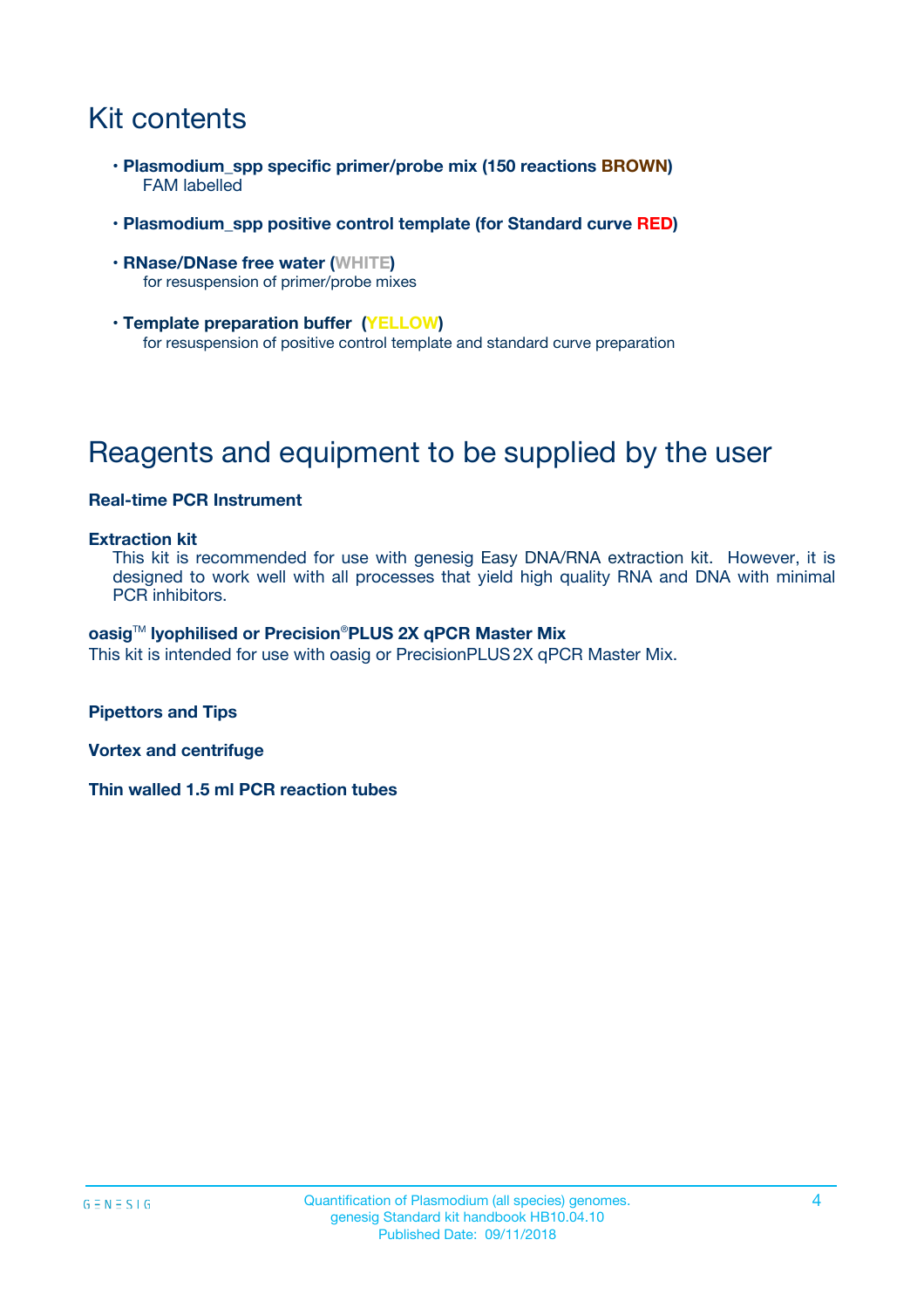### Kit storage and stability

This kit is stable at room temperature but should be stored at -20ºC on arrival. Once the lyophilised components have been resuspended they should not be exposed to temperatures above -20°C for longer than 30 minutes at a time and unnecessary repeated freeze/thawing should be avoided. The kit is stable for six months from the date of resuspension under these circumstances.

If a standard curve dilution series is prepared this can be stored frozen for an extended period. If you see any degradation in this serial dilution a fresh standard curve can be prepared from the positive control.

Primerdesign does not recommend using the kit after the expiry date stated on the pack.

### Suitable sample material

All kinds of sample material suited for PCR amplification can be used. Please ensure the samples are suitable in terms of purity, concentration, and DNA integrity. Always run at least one negative control with the samples. To prepare a negative-control, replace the template DNA sample with RNase/DNase free water.

### Dynamic range of test

Under optimal PCR conditions genesig Plasmodium\_spp detection kits have very high priming efficiencies of >95% and can detect less than 100 copies of target template.

### Notices and disclaimers

This product is developed, designed and sold for research purposes only. It is not intended for human diagnostic or drug purposes or to be administered to humans unless clearly expressed for that purpose by the Food and Drug Administration in the USA or the appropriate regulatory authorities in the country of use. During the warranty period Primerdesign genesig detection kits allow precise and reproducible data recovery combined with excellent sensitivity. For data obtained by violation to the general GLP guidelines and the manufacturer's recommendations the right to claim under guarantee is expired. PCR is a proprietary technology covered by several US and foreign patents. These patents are owned by Roche Molecular Systems Inc. and have been sub-licensed by PE Corporation in certain fields. Depending on your specific application you may need a license from Roche or PE to practice PCR. Additional information on purchasing licenses to practice the PCR process may be obtained by contacting the Director of Licensing at Roche Molecular Systems, 1145 Atlantic Avenue, Alameda, CA 94501 or Applied Biosystems business group of the Applera Corporation, 850 Lincoln Centre Drive, Foster City, CA 94404. In addition, the 5' nuclease assay and other homogeneous amplification methods used in connection with the PCR process may be covered by U.S. Patents 5,210,015 and 5,487,972, owned by Roche Molecular Systems, Inc, and by U.S. Patent 5,538,848, owned by The Perkin-Elmer Corporation.

### Trademarks

Primerdesign™ is a trademark of Primerdesign Ltd.

genesig $^\circledR$  is a registered trademark of Primerdesign Ltd.

The PCR process is covered by US Patents 4,683,195, and 4,683,202 and foreign equivalents owned by Hoffmann-La Roche AG. BI, ABI PRISM® GeneAmp® and MicroAmp® are registered trademarks of the Applera Genomics (Applied Biosystems Corporation). BIOMEK® is a registered trademark of Beckman Instruments, Inc.; iCycler™ is a registered trademark of Bio-Rad Laboratories, Rotor-Gene is a trademark of Corbett Research. LightCycler™ is a registered trademark of the Idaho Technology Inc. GeneAmp®, TaqMan® and AmpliTaqGold® are registered trademarks of Roche Molecular Systems, Inc., The purchase of the Primerdesign reagents cannot be construed as an authorization or implicit license to practice PCR under any patents held by Hoffmann-LaRoche Inc.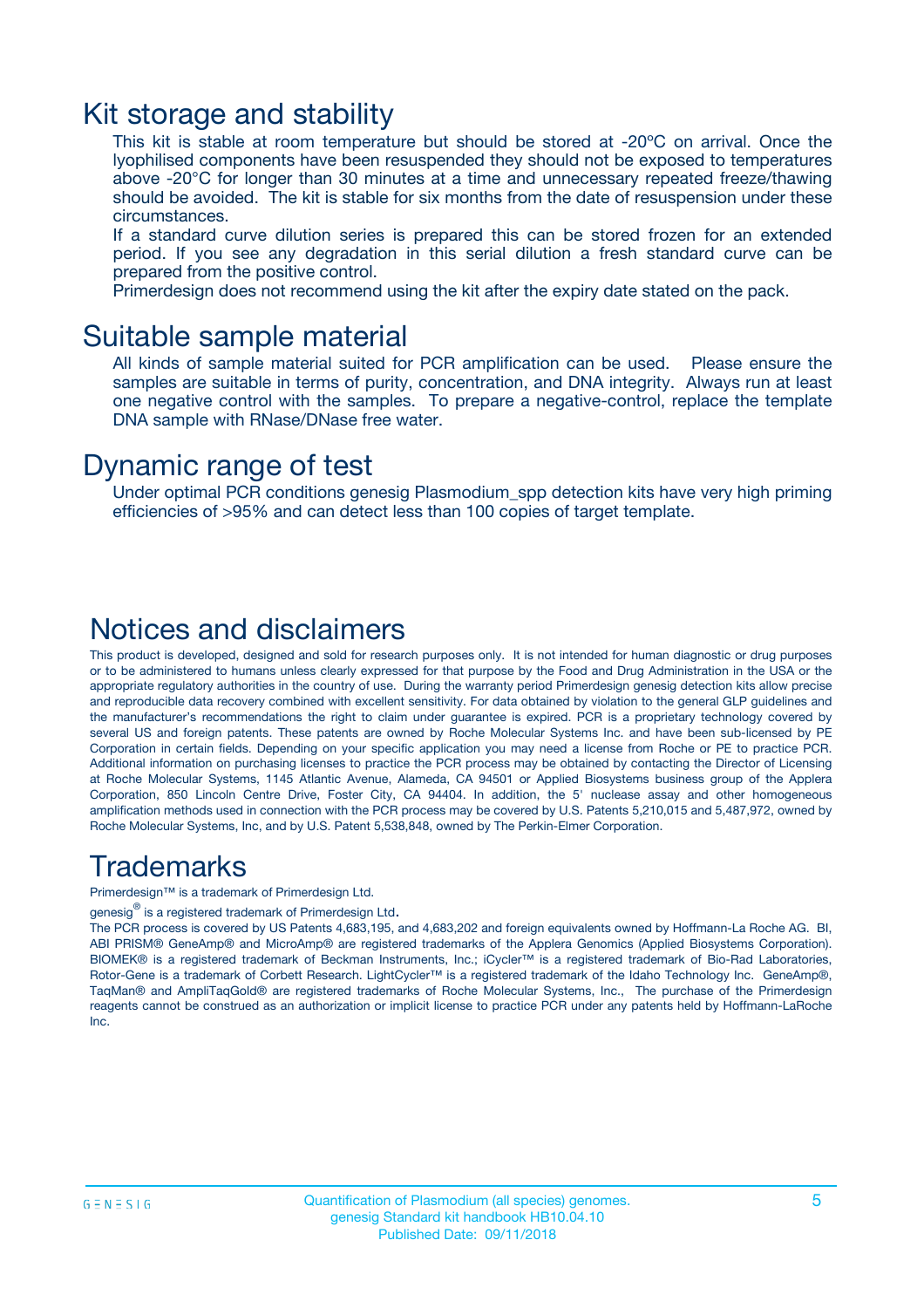## Principles of the test

#### **Real-time PCR**

A Plasmodium\_spp specific primer and probe mix is provided and this can be detected through the FAM channel.

The primer and probe mix provided exploits the so-called TaqMan® principle. During PCR amplification, forward and reverse primers hybridize to the Plasmodium spp DNA. A fluorogenic probe is included in the same reaction mixture which consists of a DNA probe labeled with a 5`-dye and a 3`-quencher. During PCR amplification, the probe is cleaved and the reporter dye and quencher are separated. The resulting increase in fluorescence can be detected on a range of qPCR platforms.

#### **Positive control**

For copy number determination and as a positive control for the PCR set up, the kit contains a positive control template. This can be used to generate a standard curve of Plasmodium\_spp copy number / Cq value. Alternatively the positive control can be used at a single dilution where full quantitative analysis of the samples is not required. Each time the kit is used, at least one positive control reaction must be included in the run. A positive result indicates that the primers and probes for detecting the target Plasmodium\_spp gene worked properly in that particular experimental scenario. If a negative result is obtained the test results are invalid and must be repeated. Care should be taken to ensure that the positive control does not contaminate any other kit component which would lead to false-positive results. This can be achieved by handling this component in a Post PCR environment. Care should also be taken to avoid cross-contamination of other samples when adding the positive control to the run. This can be avoided by sealing all other samples and negative controls before pipetting the positive control into the positive control well.

#### **Negative control**

To validate any positive findings a negative control reaction should be included every time the kit is used. For this reaction the RNase/DNase free water should be used instead of template. A negative result indicates that the reagents have not become contaminated while setting up the run.

Plasmodium\_spp DNA is known to be highly prevalent within the air and environment generally and the negative control may therefore give a late positive signal due to environmental contamination. The interpretation of results section of this handbook gives guidance on how to interpret results where environmental contamination is evident.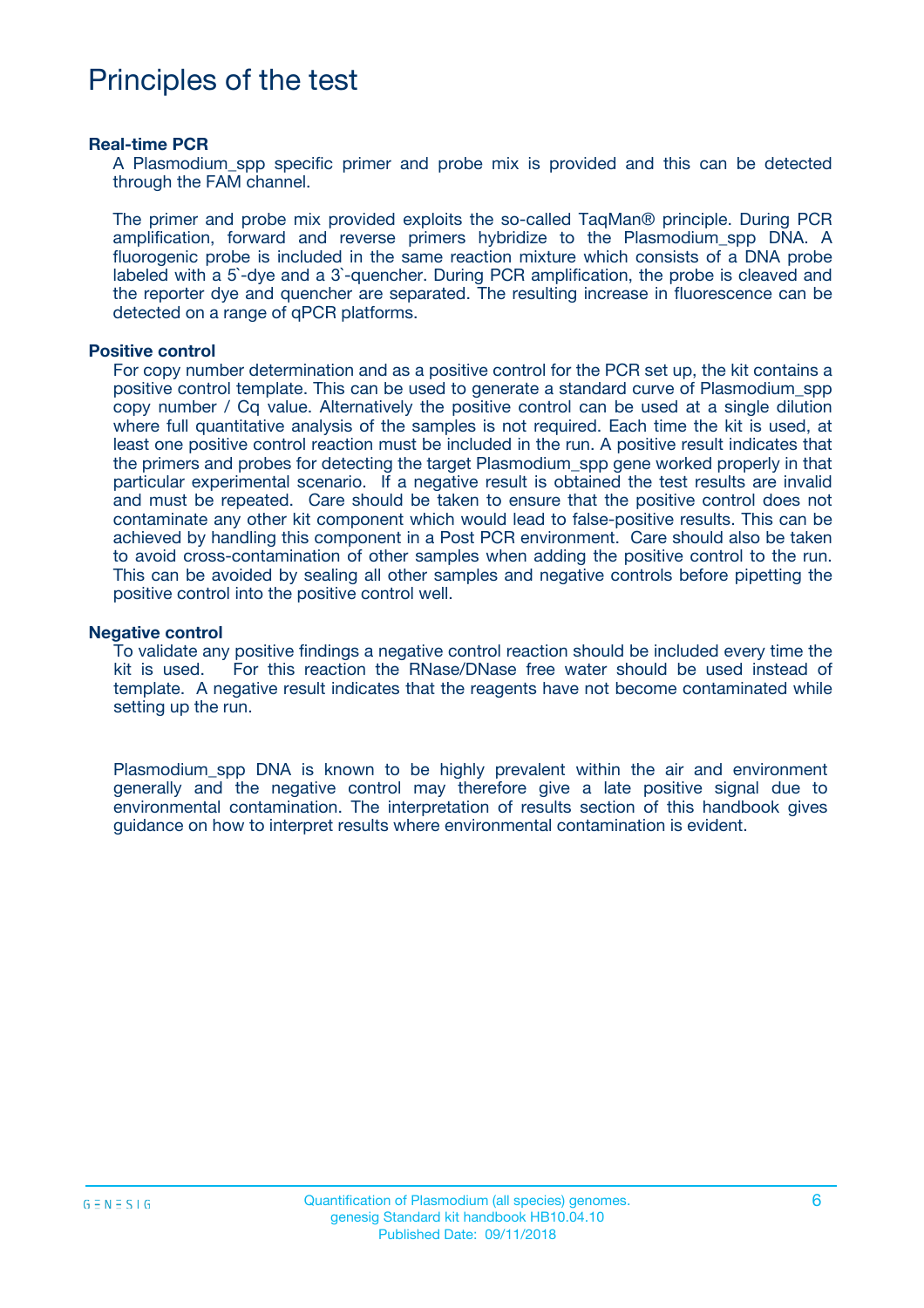## Resuspension protocol

To minimize the risk of contamination with foreign DNA, we recommend that all pipetting be performed in a PCR clean environment. Ideally this would be a designated PCR lab or PCR cabinet. Filter tips are recommended for all pipetting steps.

#### **1. Pulse-spin each tube in a centrifuge before opening.**

This will ensure lyophilised primer and probe mix is in the base of the tube and is not spilt upon opening the tube.

**2. Resuspend the kit components in the RNase/DNase free water supplied, according to the table below.**

To ensure complete resuspension, vortex each tube thoroughly.

| Component - resuspend in water          | Wolume!  |
|-----------------------------------------|----------|
| <b>Pre-PCR pack</b>                     |          |
| Plasmodium_spp primer/probe mix (BROWN) | $165$ ul |

#### **3. Resuspend the positive control template in the template preparation buffer supplied, according to the table below:**

To ensure complete resuspension, vortex the tube thoroughly.

| Component - resuspend in template preparation buffer | <b>Nolume</b> |
|------------------------------------------------------|---------------|
| <b>Post-PCR heat-sealed foil</b>                     |               |
| Plasmodium_spp Positive Control Template (RED) *     | 500 µl        |

\* This component contains high copy number template and is a VERY significant contamination risk. It must be opened and handled in a separate laboratory environment, away from the other components.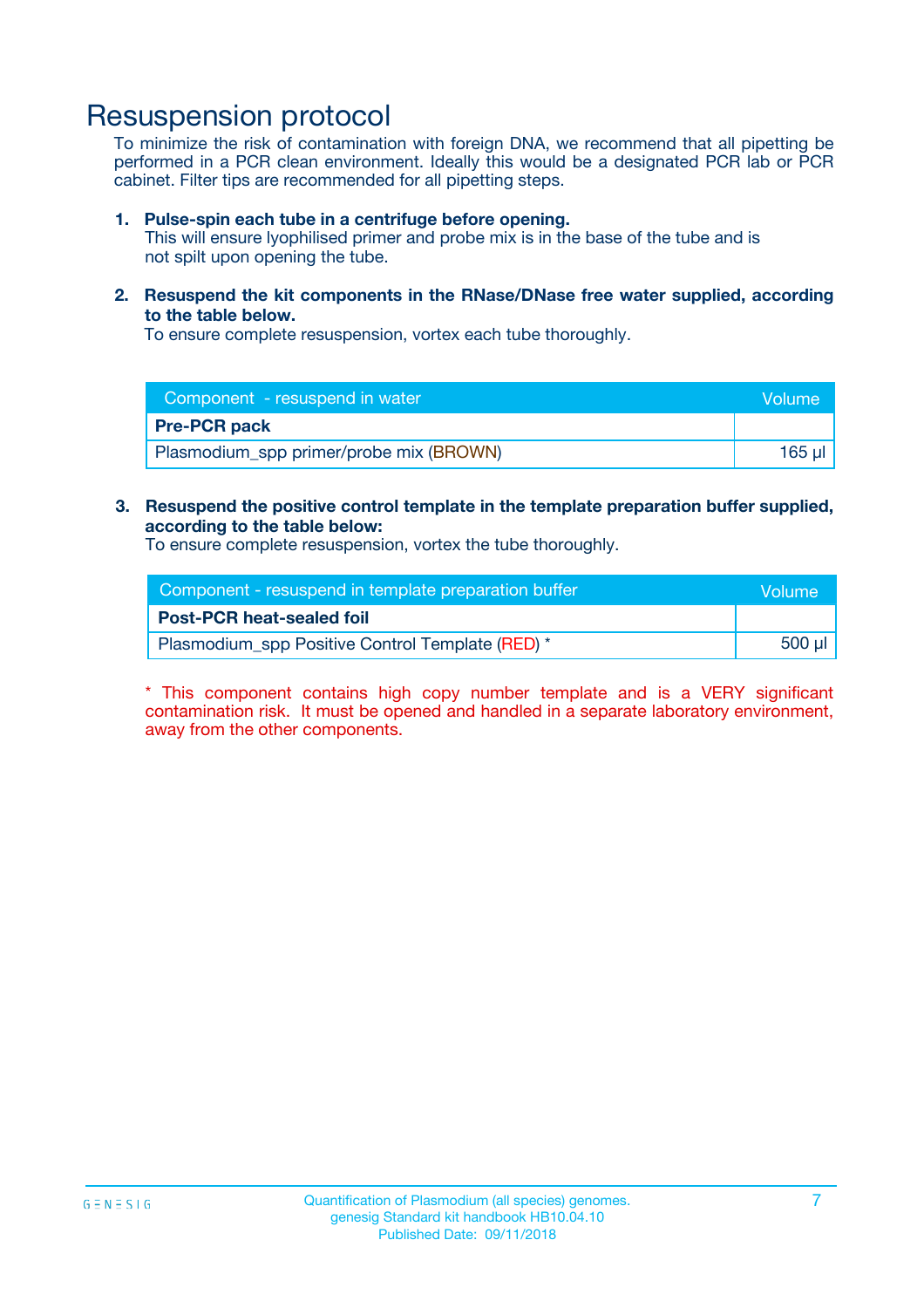# qPCR detection protocol

**1. For each DNA sample prepare a reaction mix according to the table below:** Include sufficient reactions for positive and negative controls.

| Component                                 | Volume   |
|-------------------------------------------|----------|
| oasig or PrecisionPLUS 2X qPCR Master Mix | 10 $\mu$ |
| Plasmodium_spp primer/probe mix (BROWN)   | 1 $\mu$  |
| <b>RNase/DNase free water (WHITE)</b>     | $4 \mu$  |
| <b>Final Volume</b>                       | 15 ul    |

- **2. Pipette 15µl of this mix into each well according to your qPCR experimental plate set up.**
- **3. Prepare DNA templates for each of your samples.**
- **4. Pipette 5µl of DNA template into each well, according to your experimental plate set up.**

For negative control wells use 5µl of RNase/DNase free water. The final volume in each well is 20µl.

**5. If a standard curve is included for quantitative analysis, prepare a reaction mix according to the table below:**

| Component                                 | Volume   |
|-------------------------------------------|----------|
| oasig or PrecisionPLUS 2X qPCR Master Mix | 10 µl    |
| Plasmodium_spp primer/probe mix (BROWN)   | 1 µI     |
| <b>RNase/DNase free water (WHITE)</b>     | $4 \mu$  |
| <b>Final Volume</b>                       | $15 \mu$ |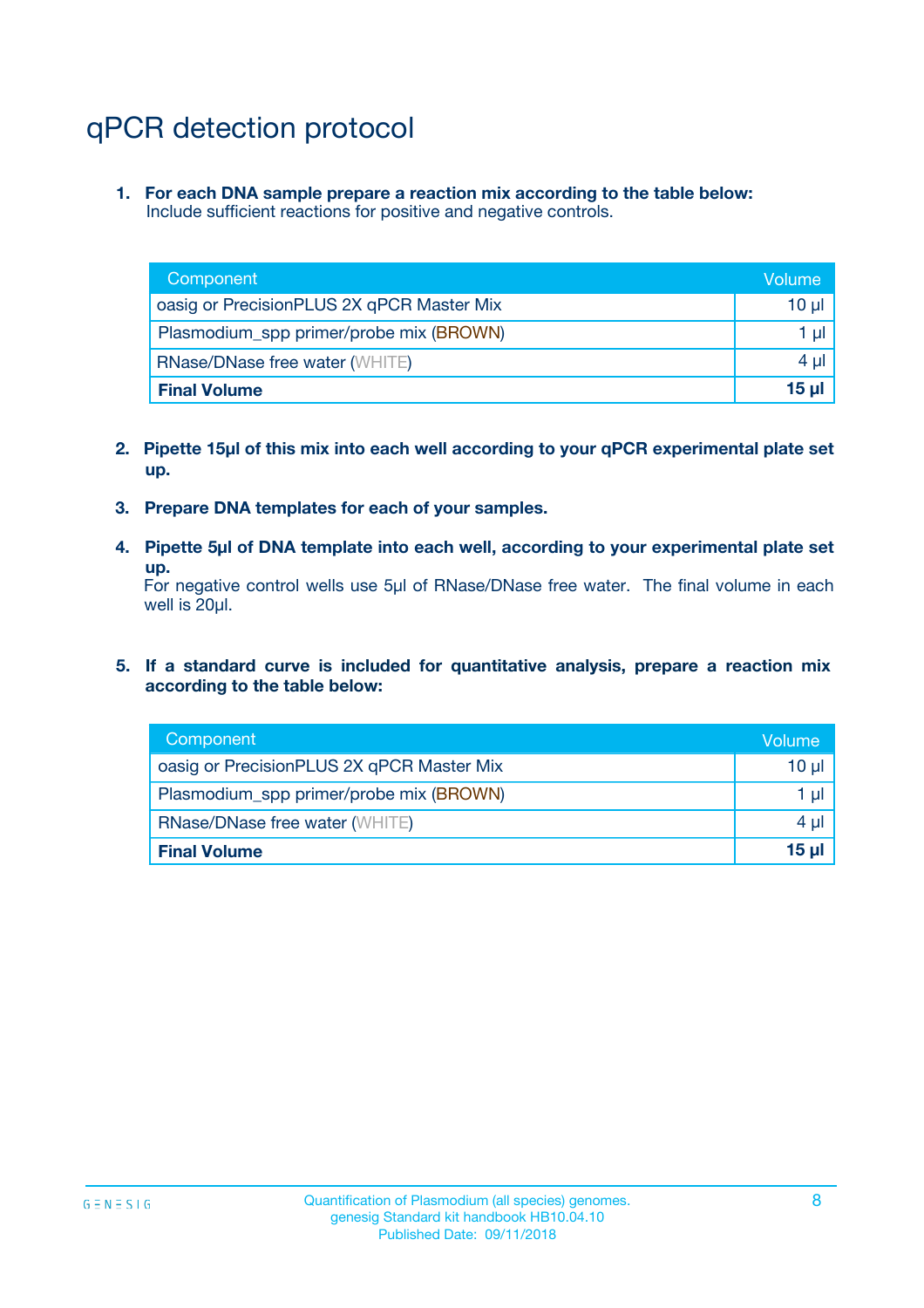### **6. Preparation of a standard curve dilution series.**

- 1) Pipette 90µl of template preparation buffer into 5 tubes and label 2-6
- 2) Pipette 10µl of Positive Control Template (RED) into tube 2
- 3) Vortex thoroughly
- 4) Change pipette tip and pipette 10µl from tube 2 into tube 3
- 5) Vortex thoroughly

Repeat steps 4 and 5 to complete the dilution series

| <b>Standard Curve</b>         | <b>Copy Number</b>     |
|-------------------------------|------------------------|
| Tube 1 Positive control (RED) | $2 \times 10^5$ per µl |
| Tube 2                        | $2 \times 10^4$ per µl |
| Tube 3                        | $2 \times 10^3$ per µl |
| Tube 4                        | $2 \times 10^2$ per µl |
| Tube 5                        | 20 per µl              |
| Tube 6                        | $2$ per $\mu$          |

7. Pipette 5µl of standard template into each well for the standard curve according to your experimental plate set up.

The final volume in each well is 20µl.

# qPCR amplification protocol

Amplification conditions using oasig or PrecisionPLUS2X qPCR Master Mix.

| <b>Step</b> |                   | <b>Time</b>     | Temp    |
|-------------|-------------------|-----------------|---------|
|             | Enzyme activation | 2 min           | 95 °C   |
| Cycling x50 | Denaturation      | 10 <sub>s</sub> | 95 $°C$ |
|             | DATA COLLECTION * | 60 s            | 60 °C   |

\* Fluorogenic data should be collected during this step through the FAM channel